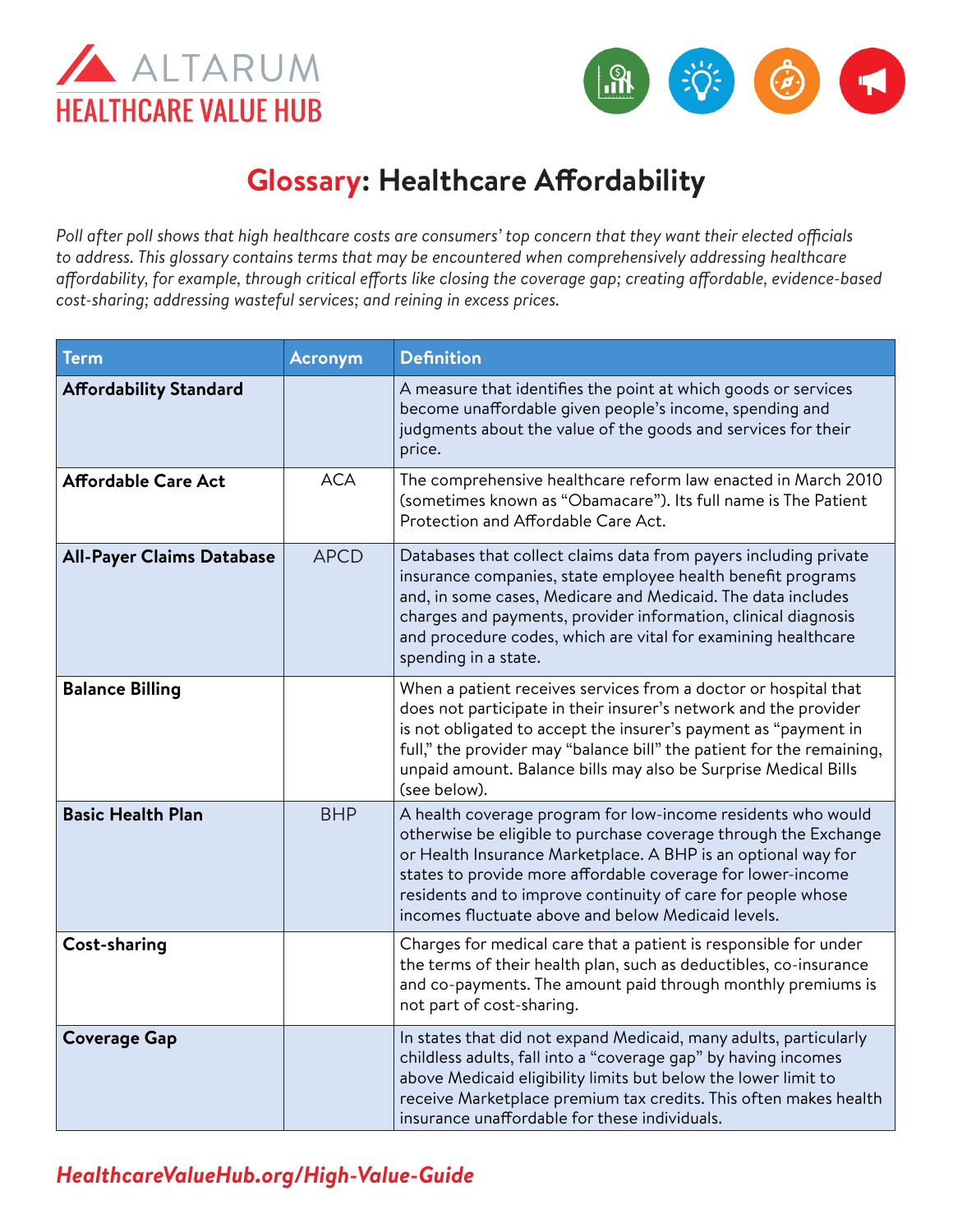## **Glossary: Healthcare Affordability**

| <b>Term</b>                   | <b>Acronym</b> | <b>Definition</b>                                                                                                                                                                                                                                                                                                                                                                                            |
|-------------------------------|----------------|--------------------------------------------------------------------------------------------------------------------------------------------------------------------------------------------------------------------------------------------------------------------------------------------------------------------------------------------------------------------------------------------------------------|
| <b>Health Spending Target</b> |                | Annual targets for healthcare spending that can be established<br>at a national level, a state level or for other subsets of spending.<br>These targets are used to both measure and constrain aggregate<br>healthcare spending.                                                                                                                                                                             |
| <b>High-Value Care</b>        |                | Healthcare services that are of proven value and have no<br>significant tradeoffs-that is, the benefits of the services so<br>far outweigh the risks that all patients with the special medical<br>conditions should receive them.                                                                                                                                                                           |
| <b>Low-Value Care</b>         |                | Unnecessary, inefficient healthcare services that provide little or<br>no benefit to the patient; some of these services cause medical<br>harm (see definition below).                                                                                                                                                                                                                                       |
| <b>Medical Harm</b>           |                | Unintended physical injury to a patient resulting from clinical care.<br>These include medical errors and hospital-acquired infections.                                                                                                                                                                                                                                                                      |
| <b>Medicaid</b>               |                | Free or low-cost health coverage for people with low incomes,<br>covering hospital stays, drugs, physician visits and more.<br>The program is financed jointly by the states and the federal<br>government but is administered by the states. The Affordable Care<br>Act includes a very significant expansion of Medicaid eligibility,<br>but some states have chosen not to participate in that expansion. |
| <b>Negotiated Rates</b>       | <b>SMB</b>     | The fee a provider charges a health plan and its members for a<br>specified medical service based on contract negotiations between<br>the provider and the insurance company.                                                                                                                                                                                                                                |
| <b>Payers</b>                 |                | Healthcare costs are paid for by private or public payers. Private<br>payers are insurance companies and public payers are federal<br>or state governments, but ultimately these costs are paid for by<br>consumers through their premium payments, lost wages and taxes.                                                                                                                                    |
| <b>Premium Tax Credits</b>    |                | Tax credits (created by the Affordable Care Act) to lower the cost<br>of health insurance purchased through the insurance Marketplaces<br>for lower- and middle-income people.                                                                                                                                                                                                                               |
| <b>Price Gouging</b>          |                | When a seller spikes the prices of goods or services to a level<br>much higher than is considered reasonable or fair, especially<br>during a state of emergency.                                                                                                                                                                                                                                             |
| <b>Public Reporting</b>       |                | Public reporting of data comparing the performance of hospitals<br>or physicians. This data most commonly displays quality indicators<br>but may also include price information. Public reporting provides<br>a non-financial incentive for providers to change undesirable<br>behaviors to avoid negative perceptions.                                                                                      |
| <b>Rate Review</b>            |                | The scrutiny of proposed premium rates by state health insurance<br>departments, or occasionally the federal government. This<br>scrutiny is intended to help moderate premium hikes and lower<br>costs for individuals, families and businesses that buy insurance in<br>these markets.                                                                                                                     |